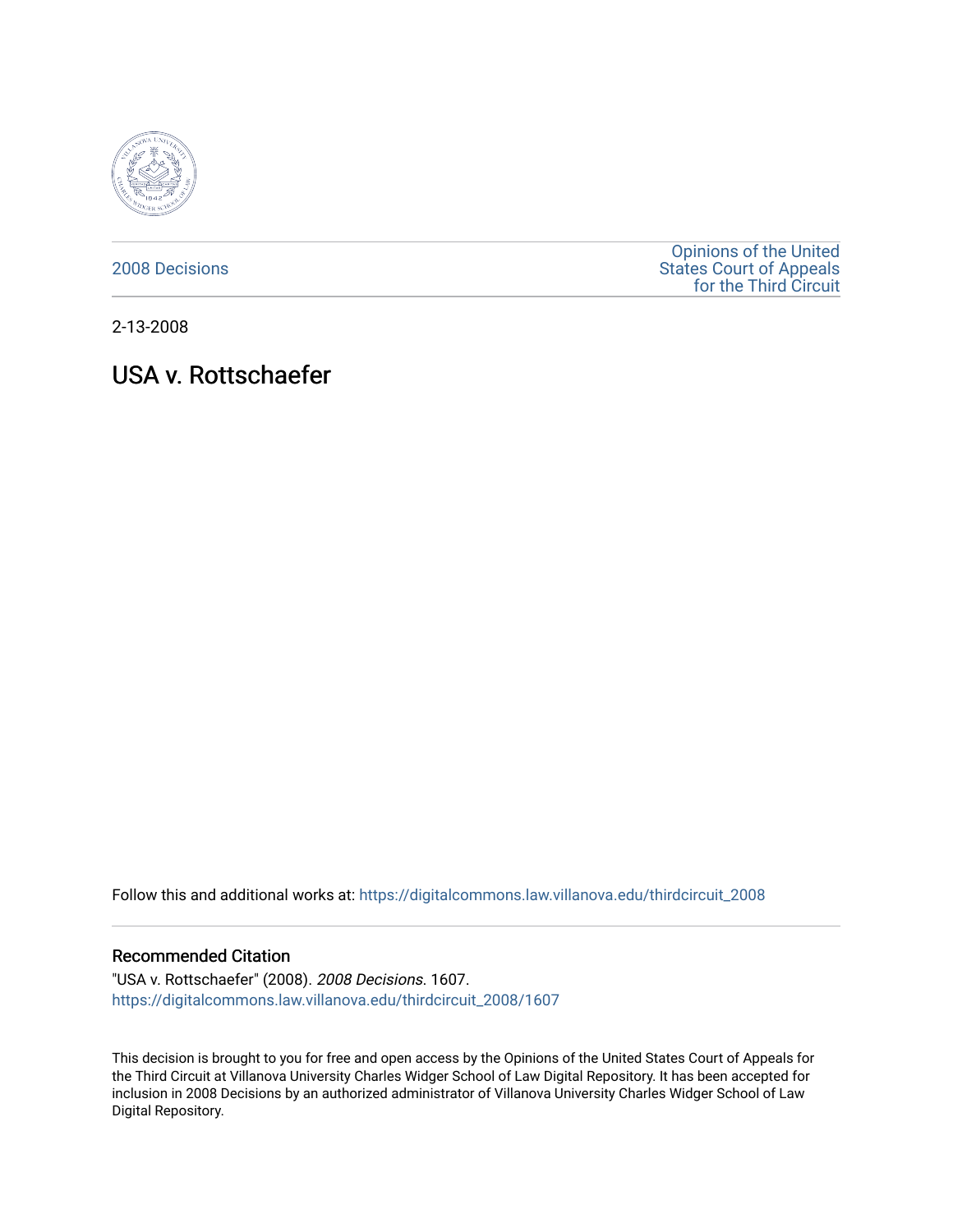# NOT PRECEDENTIAL

# UNITED STATES COURT OF APPEALS FOR THE THIRD CIRCUIT

 $\overline{a}$ 

 $\overline{a}$ 

 $\overline{a}$ 

 $\overline{a}$ 

 $\overline{a}$ 

 $\overline{a}$ 

NOS. 07-1142 & 07-1673

## UNITED STATES OF AMERICA

v.

BERNARD ROTTSCHAEFER, M.D.,

Appellant

On Appeal From the United States District Court For the Western District of Pennsylvania (D.C. Crim. Action No. 03-cr-00162-1) District Judge: Hon. Gary L. Lancaster

Submitted Pursuant to Third Circuit LAR 34.1(a) February 12, 2008

BEFORE: SLOVITER, SMITH and STAPLETON, *Circuit Judges*

(Opinion Filed: February 13, 2008)

## OPINION OF THE COURT

STAPLETON, Circuit Judge:

Appellant Bernard Rottschaefer appeals the District Court's denial of his motion

for a new trial pursuant to Federal Rule of Criminal Procedure 33. For the reasons stated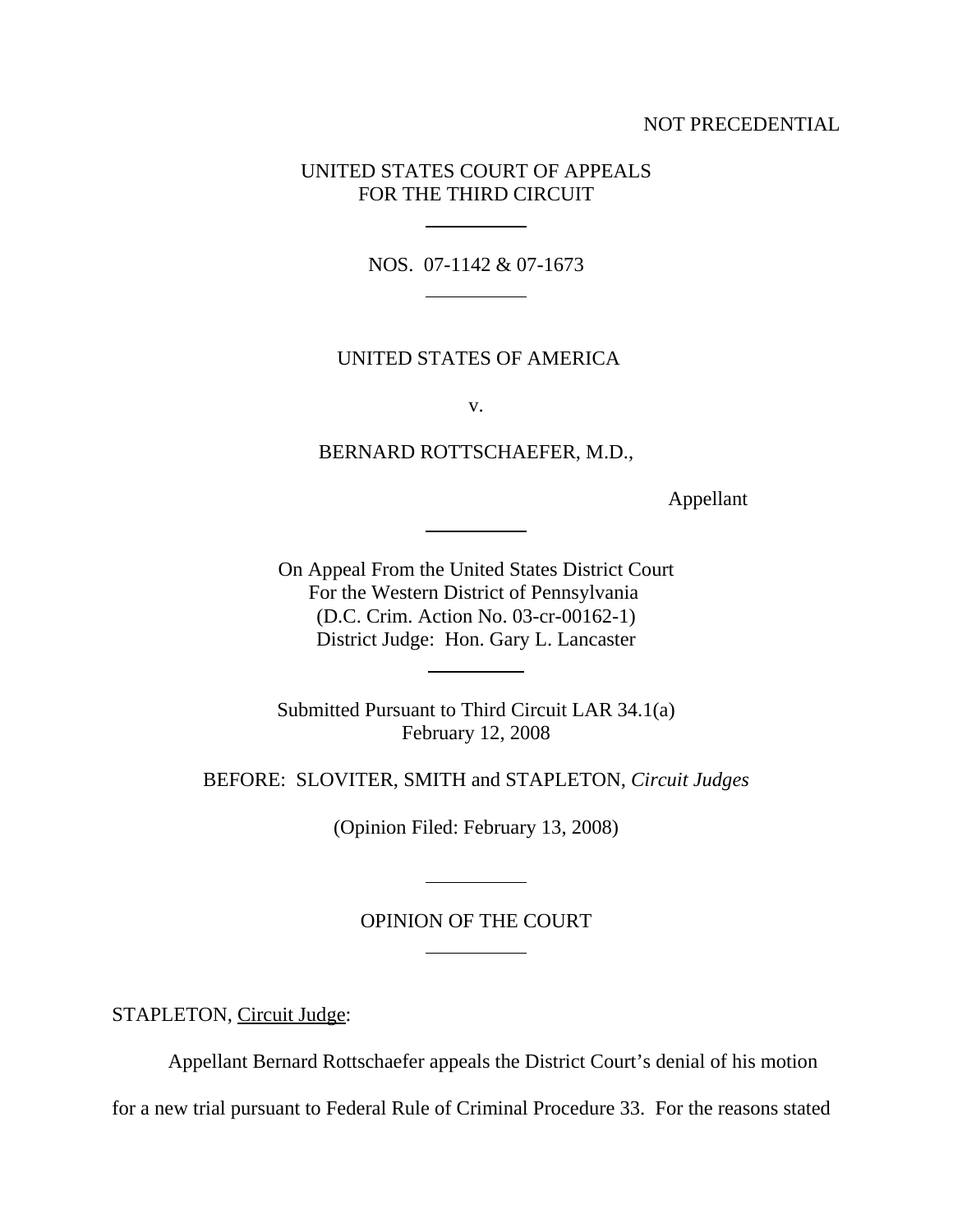below, we will affirm.

I.

Because we write only for the parties who are familiar with the factual context and procedural history of the case, we set forth only those facts necessary to our analysis.

On March 9, 2004, Rottschaefer was convicted of 153 counts of unlawful distribution of a controlled substance based on his practice of over-prescribing painkillers until his patients became addicted, and then demanding sexual favors in exchange for subsequent refills. In his instant motion, Rottschaefer argues that he is entitled to a new trial because the recent deposition testimony of his former patients proves that some of them had been suffering from medical conditions that merited the treatment that he provided. Further, he argues that he deserves a new trial because two former patients lied by testifying that they had not been promised leniency in exchange for their cooperation, an allegation he supports by the fact that these patients ultimately received lenient sentences on the charges that they were facing.

After considering these arguments, the District Court denied Rottschaefer's motion on December 29, 2006. This appeal followed.<sup>1</sup>

# II.

<sup>&</sup>lt;sup>1</sup>Although this appeal was premature when it was filed on January 12, 2007, this defect was cured once the District Court entered the judgment of sentence on February 18, 2006. *E.g.*, *United States v. Cottman*, 142 F.3d 160, 164 n.5 (3d Cir. 1998); *United States v. Hashagen*, 816 F.2d 899, 901 (3d Cir. 1987). Our jurisdiction is therefore proper pursuant to 28 U.S.C. § 1291.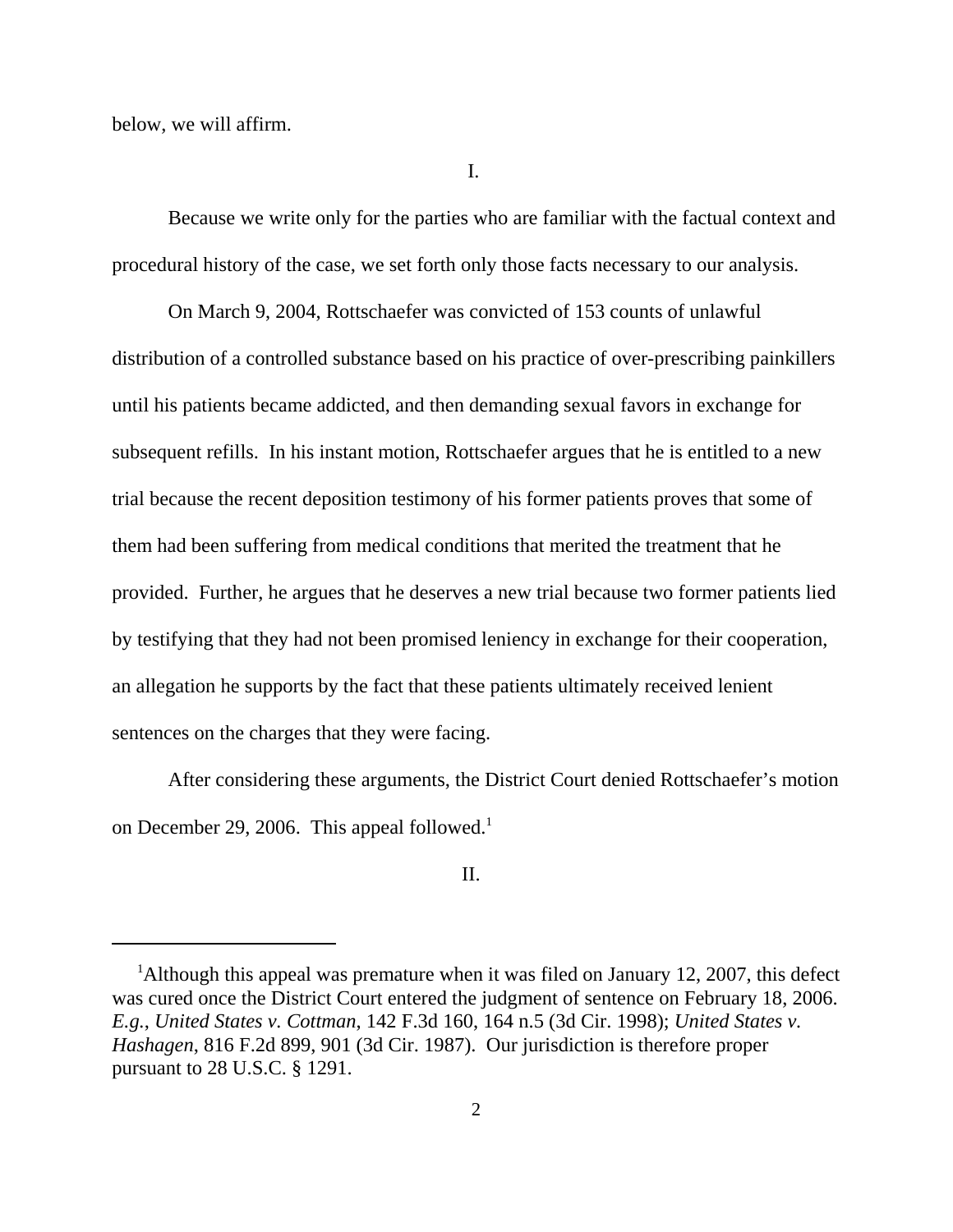"Our case law makes clear that five requirements must be met before a trial court may grant a new trial on the basis of newly discovered evidence: (a) the evidence must be in fact newly discovered, i.e. discovered since trial; (b) facts must be alleged from which the court may infer diligence on the part of the movant; (c) the evidence relied on must not be merely cumulative or impeaching; (d) it must be material to the issues involved; and (e) it must be such, and of such nature, as that, on a new trial, the newly discovered evidence would probably produce an acquittal." *United States v. Saada*, 212 F.3d 210, 216 (3d Cir. 2000). Because "Rule 33 motions for a new trial are directed to the district court's discretion," our review is limited to "decid[ing] whether the trial judge abused that discretion or failed to exercise it." *United States v. Iannelli*, 528 F.2d 1290, 1292 (3d Cir. 1976).

What Rottschaefer offers as new evidence is in reality nothing more than cumulative impeachment evidence that is unlikely to produce an acquittal. Therefore, we agree with the District Court's conclusion:

"Defendant was given ample opportunity to cross examine these witnesses and call their testimony into question, and he did so. Veracity of witnesses may not be tested for a second time. The testimony is merely cumulative and impeaching . . . . The overall circumstances, and evidence, of this case are such that regardless of what the patient witnesses may have told defendant about their symptoms, the prescriptions were not written for medical purposes. As such, defendant cannot satisfy the elements warranting a new trial based on newly discovered evidence."

*United States v. Rottschaefer*, No. CRIM 03-0162, 2006 WL 3840997, \*2 (W.D. Pa. Dec.

29, 2006) (internal citations omitted).